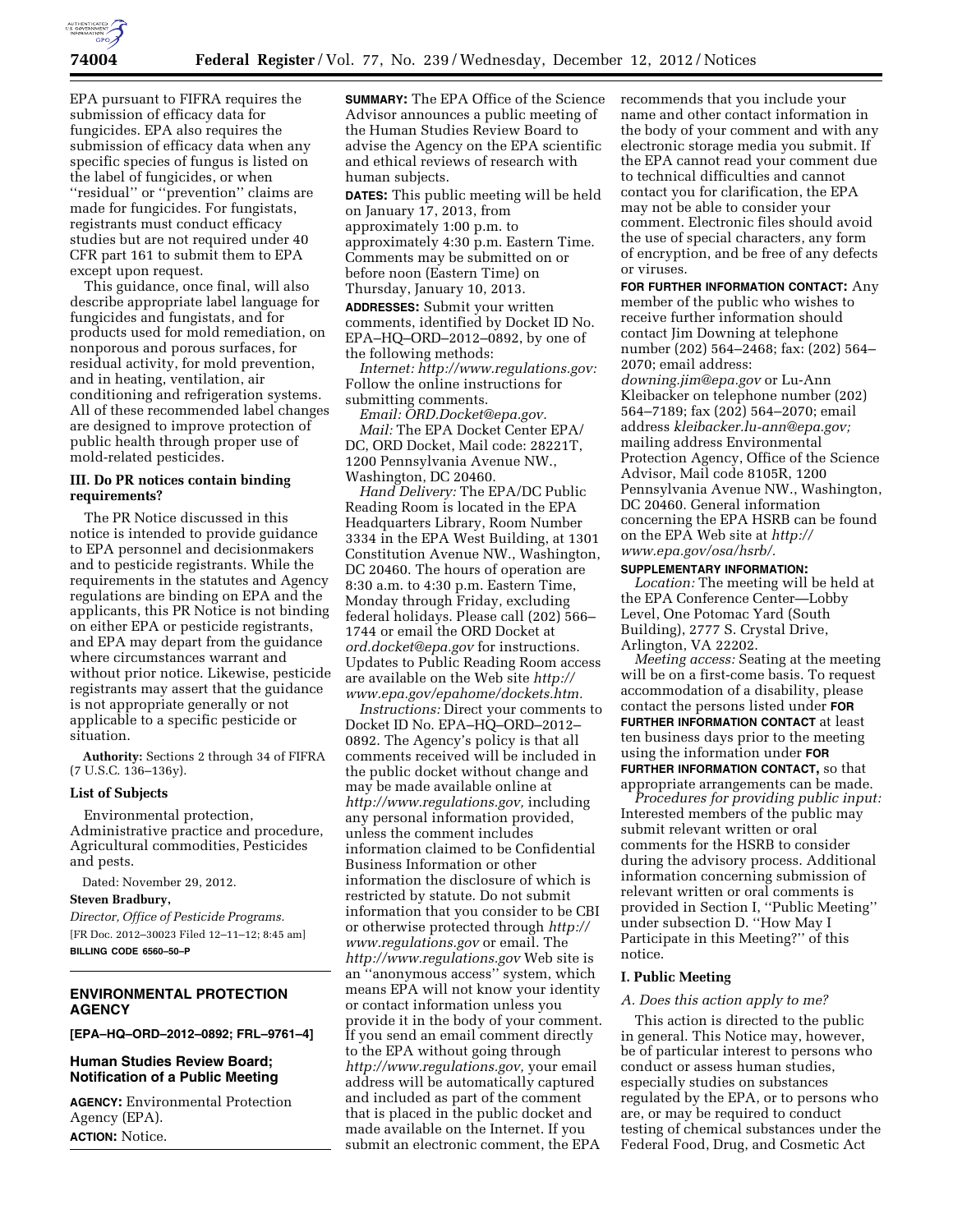or the Federal Insecticide, Fungicide, and Rodenticide Act. This notice might also be of special interest to participants of studies involving human subjects, or representatives of study participants or experts on community engagement. Since many entities may also be interested, the Agency has not attempted to describe all the specific entities that may be affected by this action. If you have any questions regarding the applicability of this action to a particular entity, consult Jim Downing or Lu-Ann Kleibacker listed under **FOR FURTHER INFORMATION CONTACT**.

*B. How can I access electronic copies of this document and other related information?* 

In addition to using regulations.gov, you may access this **Federal Register**  document electronically through the EPA Internet under the ''**Federal Register**'' listings at *[http://](http://www.epa.gov/fedrgstr/) [www.epa.gov/fedrgstr/.](http://www.epa.gov/fedrgstr/)* 

Docket: All documents in the docket are listed in the *[http://](http://www.regulations.gov) [www.regulations.gov](http://www.regulations.gov)* index. Although listed in the index, some information is not publicly available, e.g., CBI or other information whose disclosure is restricted by statute. Certain other material, such as copyrighted material, will be publicly available only in hard copy. Publicly available docket materials are available either electronically in *[http://](http://www.regulations.gov) [www.regulations.gov](http://www.regulations.gov)* or in hard copy at the ORD Docket, EPA/DC, Public Reading Room. The EPA/DC Public Reading Room is located in the EPA Headquarters Library, Room Number 3334 in the EPA West Building, at 1301 Constitution Avenue NW., Washington, DC 20460. The hours of operation are 8:30 a.m. to 4:30 p.m. Eastern Time, Monday through Friday, excluding federal holidays. Please call (202) 566– 1744 or email the ORD Docket at *[ord.docket@epa.gov](mailto:ord.docket@epa.gov)* for instructions. Updates to Public Reading Room access are available on the Web site (*[http://](http://www.epa.gov/epahome/dockets.htm) [www.epa.gov/epahome/dockets.htm](http://www.epa.gov/epahome/dockets.htm)*). The Agency's position paper(s), charge/ questions to the HSRB, and the meeting agenda will be available by the last week of December 2012. In addition, the Agency may provide additional background documents as the materials become available. You may obtain electronic copies of these documents, and certain other related documents that might be available electronically, from the regulations.gov Web site and the EPA HSRB Web site at *[http://](http://www.epa.gov/osa/hsrb/)  [www.epa.gov/osa/hsrb/.](http://www.epa.gov/osa/hsrb/)* For questions on document availability, or if you do not have access to the Internet, consult

## either Jim Downing or Lu-Ann Kleibacker listed under **FOR FURTHER INFORMATION CONTACT**.

*C. What should I consider as I prepare my comments for the EPA?* 

You may find the following suggestions helpful for preparing your comments:

1. Explain your views as clearly as possible.

2. Describe any assumptions that you used.

3. Provide copies of any technical information and/or data that you used to support your views.

4. Provide specific examples to illustrate your concerns and suggest alternatives.

5. To ensure proper receipt by the EPA, be sure to identify the Docket ID number assigned to this action in the subject line on the first page of your response. You may also provide the name, date, and **Federal Register**  citation.

## *D. How may I participate in this meeting?*

You may participate in this meeting by following the instructions in this section. To ensure proper receipt by the EPA, it is imperative that you identify Docket ID number EPA–HQ–ORD– 2012–0892 in the subject line on the first page of your request.

1. *Oral comments.* Requests to present oral comments will be accepted up to Thursday, January 10, 2013. To the extent that time permits, interested persons who have not pre-registered may be permitted by the Chair of the HSRB to present oral comments at the meeting. Each individual or group wishing to make brief oral comments to the HSRB is strongly advised to submit their request (preferably via email) to Jim Downing or Lu-Ann Kleibacker, under **FOR FURTHER INFORMATION CONTACT** no later than noon, Eastern Time, Thursday, January 10, 2013, in order to be included on the meeting agenda and to provide sufficient time for the HSRB Chair and HSRB Designated Federal Official to review the meeting agenda to provide an appropriate public comment period. The request should identify the name of the individual making the presentation and the organization (if any) the individual will represent. Oral comments before the HSRB are generally limited to five minutes per individual or organization. Please note that this includes all individuals appearing either as part of, or on behalf of, an organization. While it is our intent to hear a full range of oral comments on the science and ethics

issues under discussion, it is not our intent to permit organizations to expand the time limitations by having numerous individuals sign up separately to speak on their behalf. If additional time is available, further public comments may be possible.

2. *Written comments.* Submit your written comments prior to the meeting. For the Board to have the best opportunity to review and consider your comments as it deliberates on its report, you should submit your comments at least five business days prior to the beginning of this meeting. If you submit comments after this date, those comments will be provided to the Board members, but you should recognize that the HSRB members may not have adequate time to consider those comments prior to making a decision. Thus, if you plan to submit written comments, the agency strongly encourages you to submit such comments no later than noon, Eastern Time, Thursday, January 10, 2013. You should submit your comments using the instructions in Section I., under subsection C., ''What Should I Consider as I Prepare My Comments for the EPA?'' In addition, the agency also requests that persons submitting comments directly to the docket also provide a copy of their comments to Jim Downing or Lu-Ann Kleibacker listed under **FOR FURTHER INFORMATION CONTACT.** There is no limit on the length of written comments for consideration by the HSRB.

#### *E. Background*

The HSRB is a Federal advisory committee operating in accordance with the Federal Advisory Committee Act 5 U.S.C. App.2 § 9. The HSRB provides advice, information, and recommendations to the EPA on issues related to scientific and ethical aspects of human subjects research. The major objectives of the HSRB are to provide advice and recommendations on: (1) Research proposals and protocols; (2) reports of completed research with human subjects; and (3) how to strengthen EPA's programs for protection of human subjects of research. The HSRB reports to the EPA Administrator through the Agency's Science Advisor.

1. *Topic for discussion.* At its meeting on January 17, 2013, EPA's Human Studies Review Board will consider scientific and ethical issues surrounding this topic:

a. A completed study report from the Antimicrobial Exposure Assessment Task Force II (AEATF) in which the dermal and inhalation exposure of professional janitorial workers was